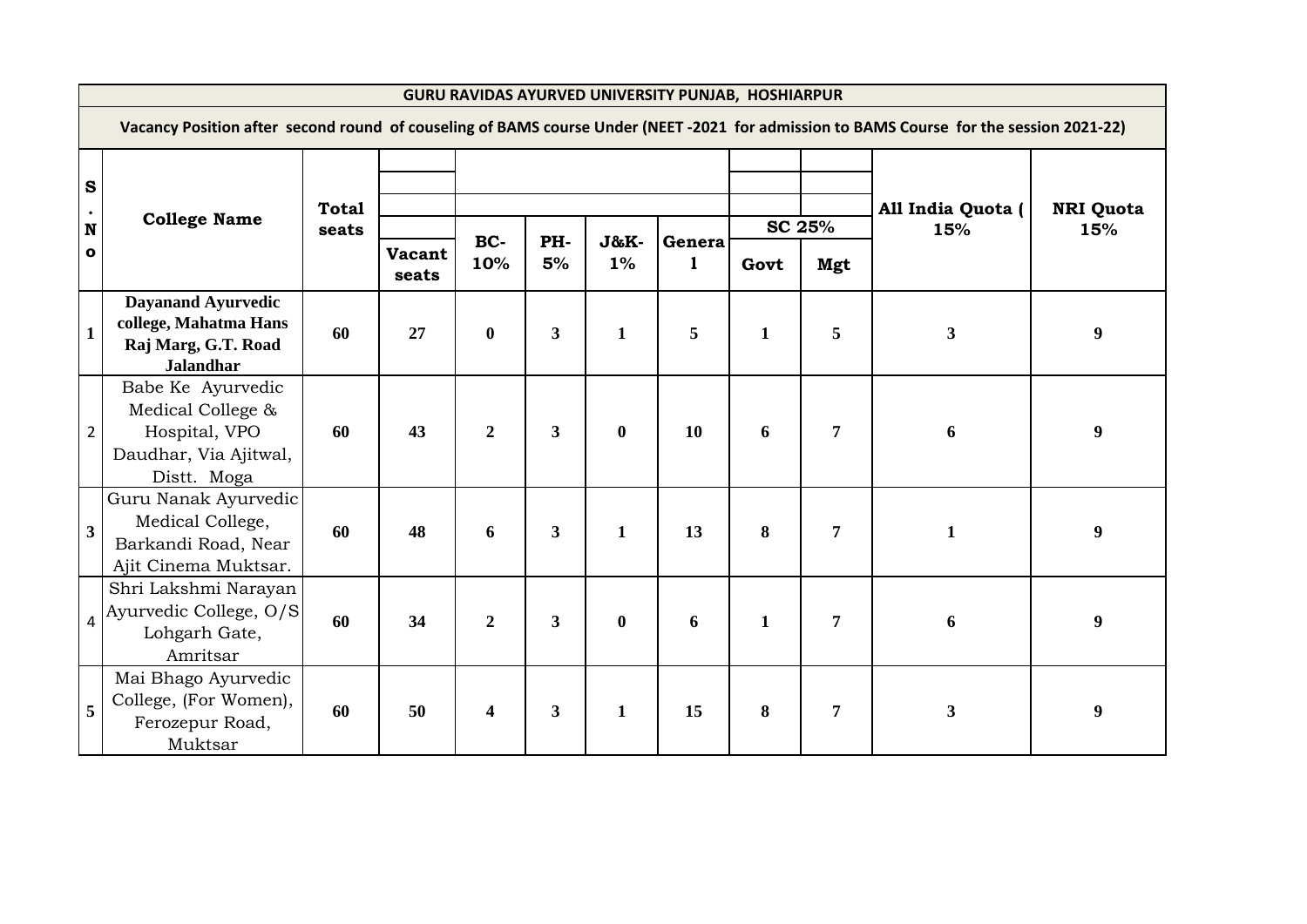| 6                | Shaheed Kartar Singh<br>Sarabha Ayurvedic<br>Medical College &<br>Hospital, VPO<br>Sarabha, Distt.                       | 60 | 29 | $\overline{2}$          | $3^{\circ}$             | $\bf{0}$     | $\mathbf{1}$     | $\overline{\mathbf{3}}$ | $\overline{7}$ | 4                       | 9                |
|------------------|--------------------------------------------------------------------------------------------------------------------------|----|----|-------------------------|-------------------------|--------------|------------------|-------------------------|----------------|-------------------------|------------------|
| $\overline{7}$   | Sri Satya Sai<br>Murlidhar Ayurvedic<br>College, G.T. Road,<br>VPO Dunike, Moga                                          | 60 | 52 | 5                       | $\overline{\mathbf{3}}$ | $\mathbf{1}$ | 16               | 8                       | $\overline{7}$ | $\overline{\mathbf{3}}$ | $\boldsymbol{9}$ |
| 8                | Smt. Urmila Devi<br>College of Medical<br>Sciences & Hospital,<br>VPO Kharkan, Una<br>Road, Hoshiarpur                   | 60 | 40 | $\overline{\mathbf{3}}$ | $3^{\circ}$             | $\bf{0}$     | 10               | $\overline{\mathbf{4}}$ | $\overline{7}$ | 4                       | $\boldsymbol{9}$ |
| $\boldsymbol{9}$ | Saint Sahara<br>Ayurvedic Medical<br>College & Hospital,<br>Kot Shameer,<br>Bathinda                                     | 60 | 52 | 5                       | $3^{\circ}$             | $\mathbf{1}$ | 15               | 8                       | $\overline{7}$ | 4                       | $\boldsymbol{9}$ |
| 10 <sup>1</sup>  | Guru Nanak Ayurvedic<br>Medical College &<br>Research Institute,<br>Malerkotla Road, VPO<br>Gopalpur, Distt.<br>Ludhiana | 60 | 40 | $\boldsymbol{2}$        | $\overline{2}$          | $\mathbf{1}$ | $\boldsymbol{9}$ | 4                       | $\overline{7}$ | 6                       | $\boldsymbol{9}$ |
| 11               | Harmony Ayurvedic<br>Medical College and<br>Hospital, Ferozpur                                                           | 60 | 49 | 5                       | $\mathbf{3}$            | $\mathbf{1}$ | 14               | 6                       | $\overline{7}$ | 4                       | $\boldsymbol{9}$ |
| 12               | Baba Hira Dass ji<br>Ayurvedic Medical<br>College & Hospital<br>V.P.O Badal, Muktsar                                     | 60 | 59 | 6                       | $\mathbf{3}$            | $\bf{0}$     | 18               | 8                       | $\overline{7}$ | 8                       | $\boldsymbol{9}$ |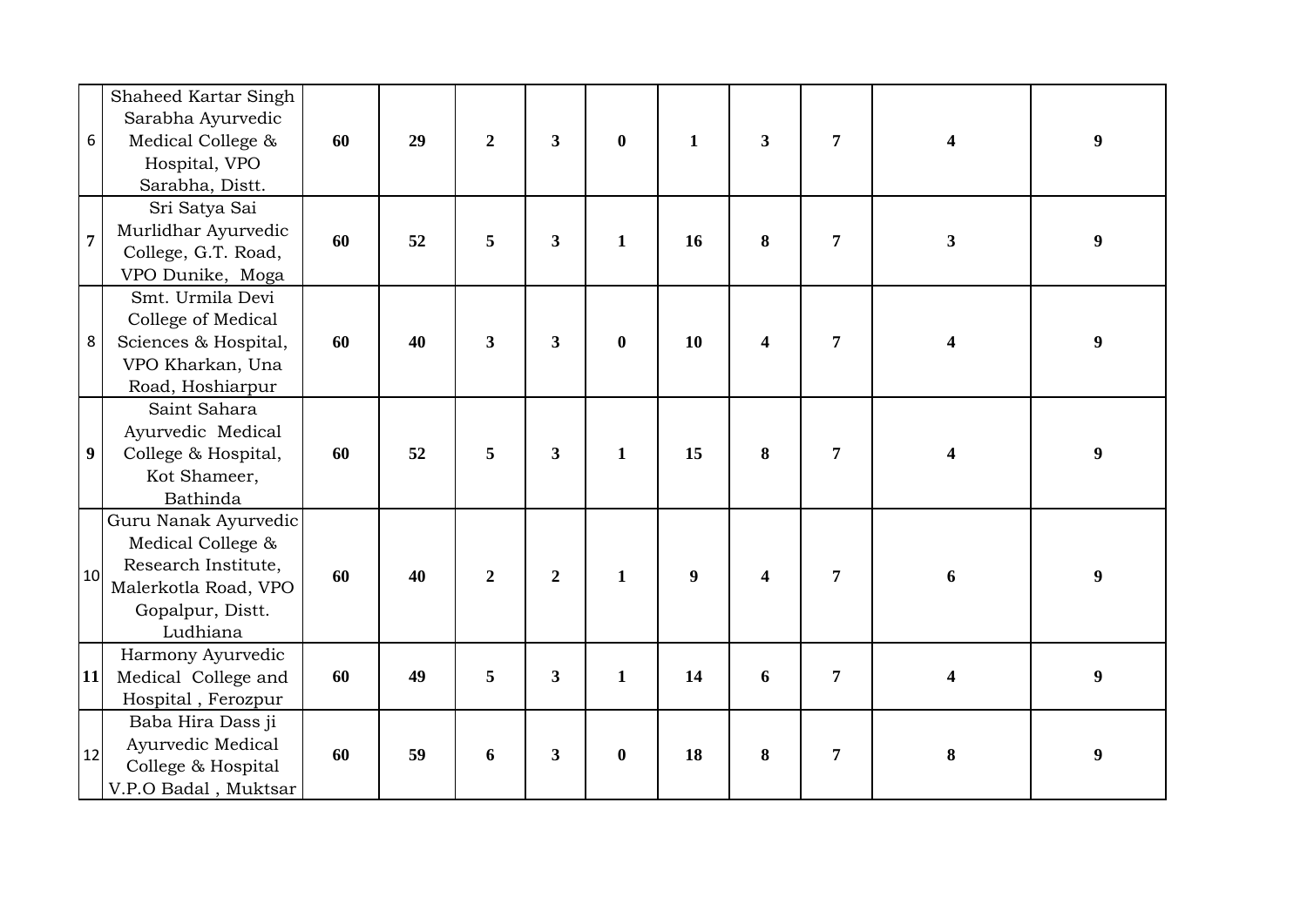|    | Saraswati Ayurvedic<br>Hospital & Medical<br>$\left 13\right $ College, Tehsil Kharar, $\frac{1}{10}$<br>Mohali | 60  | 23  |    | 3  |           | 2   |    | 6   | $\mathbf{0}$ |     |
|----|-----------------------------------------------------------------------------------------------------------------|-----|-----|----|----|-----------|-----|----|-----|--------------|-----|
| 14 | Khalsa Ayurvedic<br>Medical College &<br>Hospital, V.P.O<br>Nangal Kalan District                               | 60  | 54  | 6  | 3  |           | 16  |    | 7   |              |     |
| 15 | Shiv Shakti Ayurvedic<br>Medical College and<br>Hospital Sunam Road<br>,Bhikhi, Mansa                           | 60  | 60  | 6  | 3  |           | 17  | 8  | ⇁   |              |     |
|    | Total                                                                                                           | 900 | 660 | 55 | 44 | <b>10</b> | 167 | 81 | 102 | 66           | 135 |

|                                       | GURU RAVIDAS AYURVED UNIVERSITY PUNJAB, HOSHIARPUR                                                                                      |                       |                        |            |           |               |             |                |               |                          |                         |  |  |  |  |
|---------------------------------------|-----------------------------------------------------------------------------------------------------------------------------------------|-----------------------|------------------------|------------|-----------|---------------|-------------|----------------|---------------|--------------------------|-------------------------|--|--|--|--|
|                                       | Vacancy Position after second round of couseling of BHMS course Under (NEET -2021 for admission to BHMS Course for the session 2021-22) |                       |                        |            |           |               |             |                |               |                          |                         |  |  |  |  |
| $\mathbf{s}$<br>$\bullet$<br>N<br>l o | <b>College Name</b>                                                                                                                     | <b>Total</b><br>seats | Vacant<br><b>Seats</b> | BC-<br>10% | PH-<br>5% | J&K-<br>$1\%$ | Genera<br>1 | Govt.          | SC 25%<br>Mgt | All India Quota (<br>15% | <b>NRI Quota</b><br>15% |  |  |  |  |
| $\mathbf{1}$                          | Homoeopathic<br><b>Medical College</b><br>Abohar                                                                                        | 60                    | 54                     | 6          | 3         | 1             | 16          | 6              | 7             | 6                        | 9                       |  |  |  |  |
|                                       | Sri Guru Nanak Dev<br>Homoeopathic Medical<br>College, Canal Road,<br>Barewal, Near Ayali<br>Kalan, Near P AU,<br>2 Ludhiana            | 60                    | 57                     | 6          | 3         | $\mathbf{0}$  | 16          | $\overline{7}$ | 8             | 8                        | 9                       |  |  |  |  |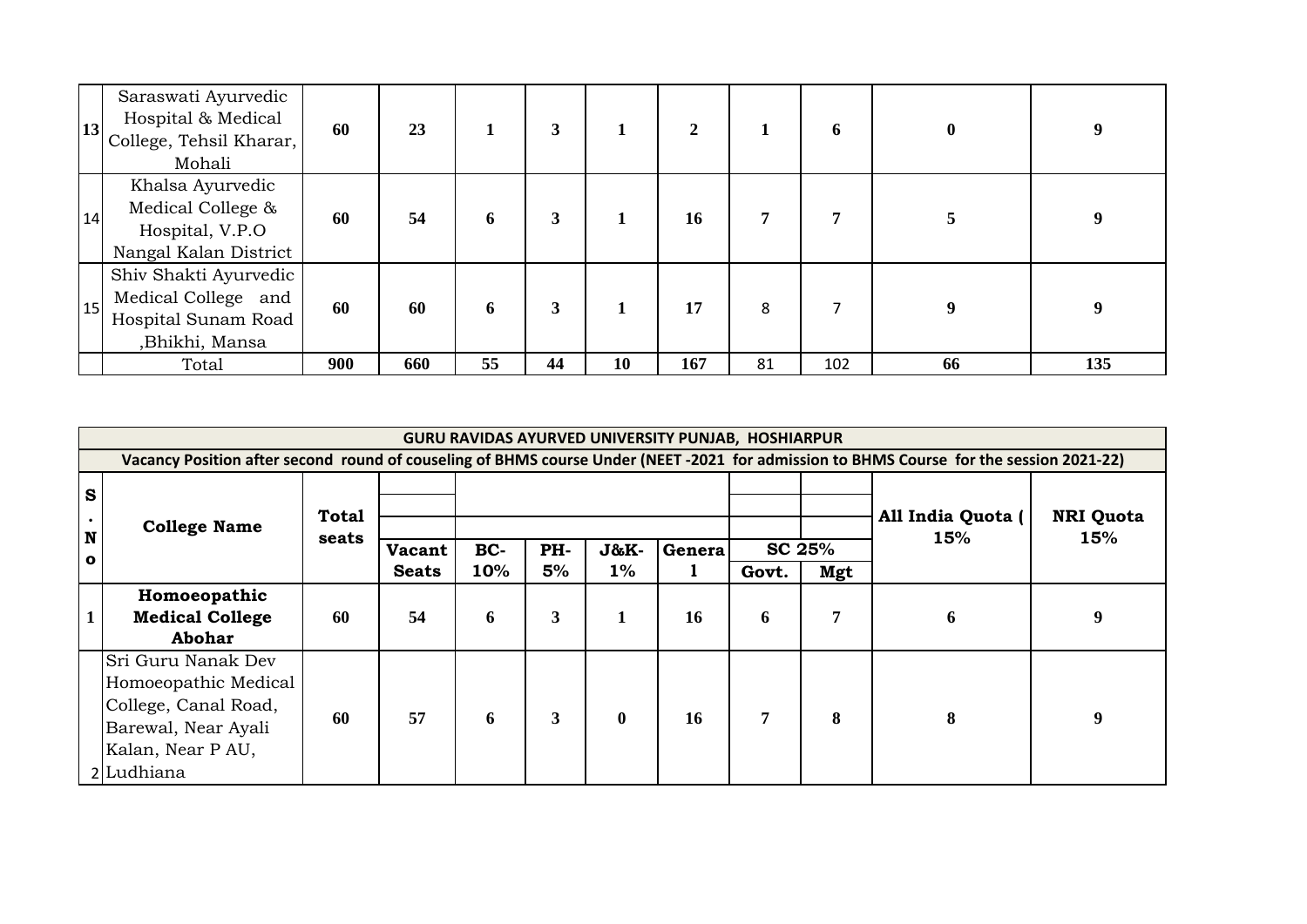| Lord Mahavira<br>3 Homoeopathic Medical<br>College, Ludhiana | 50  | 39  |    |  |    |    |    |    |    |
|--------------------------------------------------------------|-----|-----|----|--|----|----|----|----|----|
| <b>Total</b>                                                 | 170 | 150 | 16 |  | 37 | 19 | 21 | 20 | 26 |